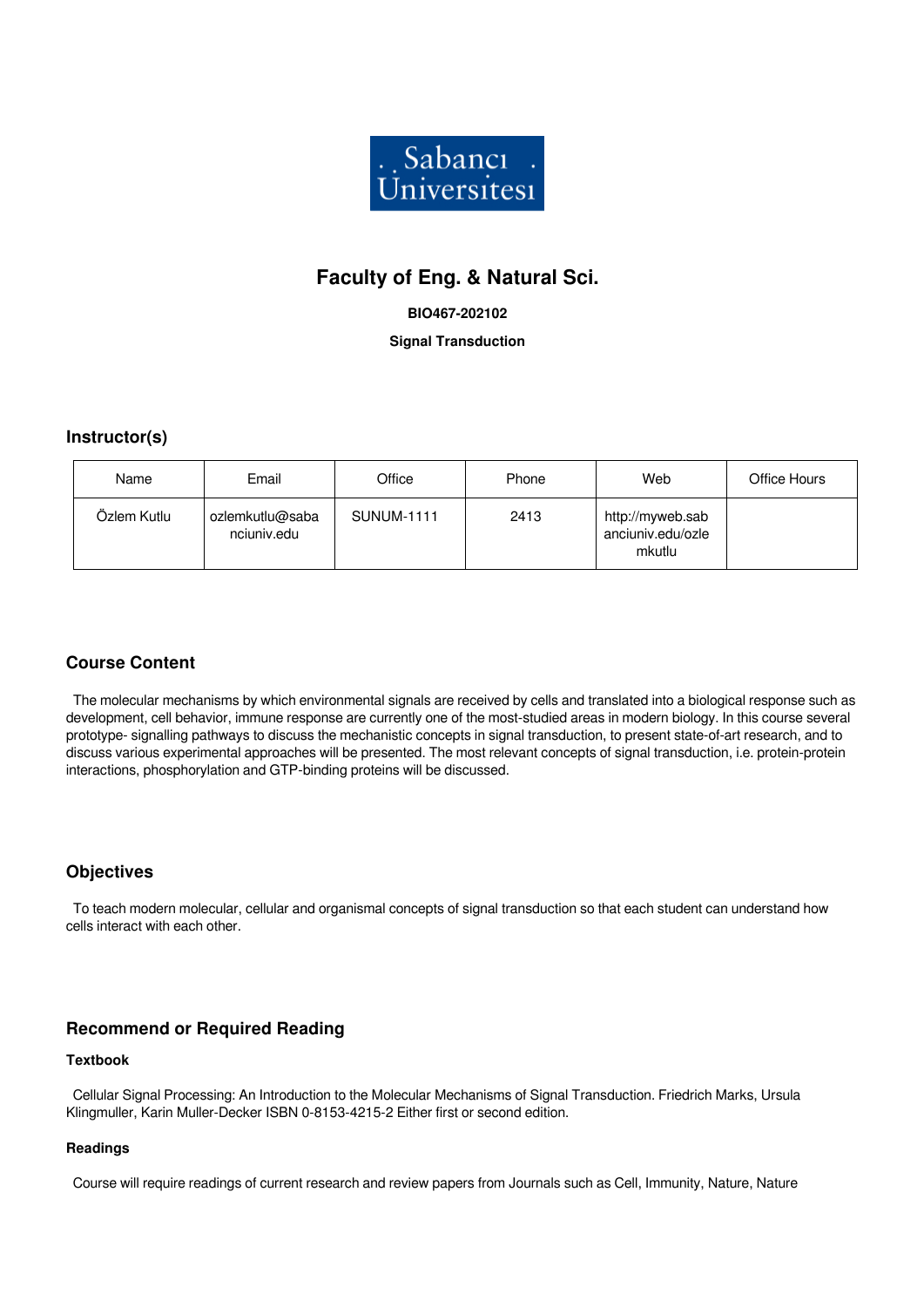Immunology, Science, PNAS and Journal of Biological Chemistry. Students will read at least two research papers and one review paper every week for 14 weeks.

### **Assessment Methods and Criteria**

|               | Percentage(%) | Number of assessment methods |
|---------------|---------------|------------------------------|
| Midterm       | 60            | 2                            |
| Exam          |               | 0                            |
| Term-Paper    | 30            |                              |
| Participation | 10            |                              |

### **Course Outline**

Week Subject

- 1 The ?Brain of the cell?, Signaling the Network with Energy
- 2 Basic Equipment: G-Proteins, Second Messengers, and Protein Kinases
- 3 Signal Transduction by Receptors with Seven Transmembrane Domains
- 4 Signal Transduction by Serine/Threonine Kinase-Coupled Receptors
- 5 Signal Transduction by Tyrosine Kinase- and Protein Phosphatase-Coupled Receptors
- 6 Eukaryotic Gene Transcription: The Ultimate Target of Signal Transduction
- 7 Signals Controlling mRNA Translation
- 8 Signal Transduction by Small G-Proteins: The Art of Molecular Targeting
- 9 Mitogen-activated Protein Kinase and Nuclear Factor ?B Modules
- 10 Regulation of Cell Division
- 11 Signal Transduction by Proteolysis, and Programmed Cell Death
- 12 Signal Transduction by Ions
- 13 Sensory Signal Processing
- 14 Signaling at Synapses: Neurotransmitters and their Receptors

### **Learning Outcomes**

By the end of this course the student should be able to understand the methods used in immunological research.

Perform literature searches, download research papers and identify and understand by reading relevant parts of a research paper, in particular if a technique described in a research paper is not familiar to the student, he/she should be able to perform literature searches to identify resources that will allow an understanding of this technique.

Make connections between different research papers and discuss the hierarchical and historical contributions different research papers made to the field.

Understand the basic principles of signal transduction mechanisms, in particular the concepts of response specificity, signal duration and termination and intracellular localization of signaling molecules.

Give examples of different types of extracellular signals, receptors and transcription factors and explain their functional significance. Describe the mechanisms by which different receptors may be activated by their respective ligands.

Describe and give examples of the structure and properties of the major components of signal transduction pathways.

Understand and give examples of the role of protein binding domains in the specific interactions between signaling molecules.